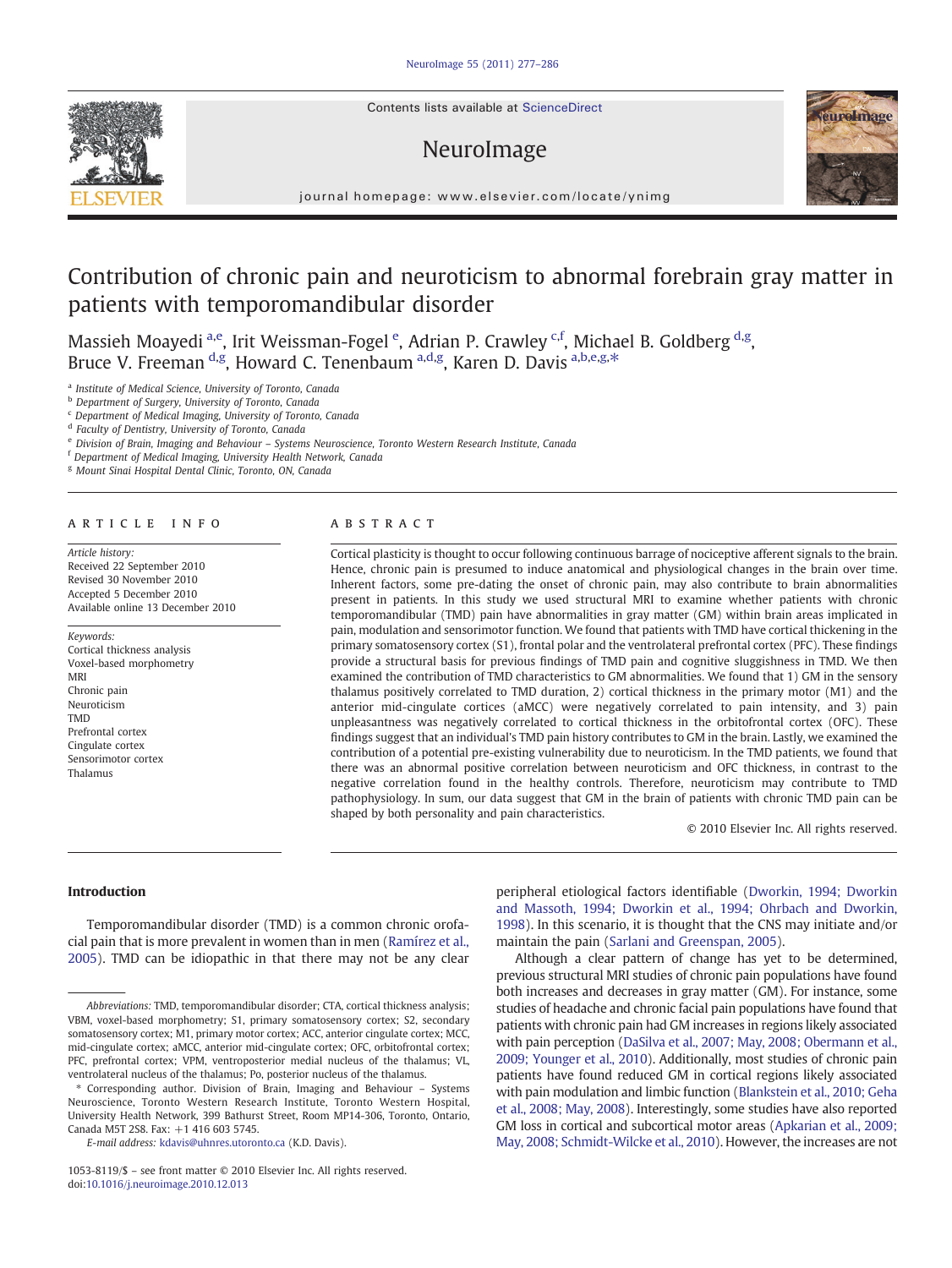limited to regions thought by some to be associated with pain perception, and the decreases are not limited to regions typically associated with pain modulation. Although the role of motor regions in pain is not fully established, there is evidence suggesting these areas play a role in pain modulation [\(Adachi et al., 2008; Brown and Barbaro,](#page-8-0) [2003; Craig and Dostrovsky, 1997; Garcia-Larrea et al., 2009, 1999; Lima](#page-8-0) [and Fregni, 2008\)](#page-8-0). In support of this concept are the motor abnormalities that can accompany chronic pain [\(Chen et al., 2009;](#page-8-0) [Juottonen et al., 2002; Kirveskari et al., 2010; Svensson and Graven-](#page-8-0)[Nielsen, 2001; Weissman-Fogel et al., 2011\)](#page-8-0), possibly related to nocifensive behaviour ([Murray and Peck, 2007](#page-9-0)).

There are two main routes by which the CNS may contribute to the development and/or maintenance of chronic pains such as TMD. One possibility is that long-term nociceptive input into the brain induces maladaptive brain plasticity, which may play a role in maintaining pain ([Albanese et al., 2007; Woolf and Salter, 2000\)](#page-8-0). For example, a recent study demonstrated that experimental pain that increased GM in nociceptive regions [\(Teutsch et al., 2008](#page-9-0)), induced pain habituation over time that was accompanied by decreased activity within nociceptive areas and increased activity within the antinociceptive system [\(Bingel et al., 2007\)](#page-8-0). Chronic pain patients, however, may not be able to adapt in this way to nociceptive activity. For example, neuroimaging studies of chronic pain have shown hyperactivity in nociceptive regions, and hypoactivity in antinociceptive regions [\(Apkarian et al., 2005; Lev et al., 2010\)](#page-8-0). Chronic pain patients' inability to habituate to increased nociceptive activity may be related to a reduced capacity of the brain to dampen pain by descending (top– down) controls [\(Bingel and Tracey, 2008](#page-8-0)). Indeed, many structural MRI studies have found GM differences in chronic pain populations associated with pain-related characteristics (intensity, unpleasantness, or duration) ([Apkarian et al., 2004; Blankstein et al., 2010; May,](#page-8-0) [2008; Rodriguez-Raecke et al., 2009; Younger et al., 2010\)](#page-8-0).

The second route by which the CNS may contribute to the development and/or maintenance of chronic pain relates to inherent personality-related factors that reduce the brain's capacity to modulate nociceptive input. This poor pain control represents a vulnerability to develop chronic pain. For example, there is evidence that neuroticism may be associated with pain-related suffering [\(Harkins et al., 1989\)](#page-8-0), pain sensitivity [\(Costa, 1987; Goubert et al., 2004; Wade et al., 1992\)](#page-8-0), nerve injury outcomes and neuropathic pain ([Taylor et al., 2010](#page-9-0)) and inhibition of negative thoughts [\(Costa and McCrae, 1992](#page-8-0)). However, not all chronic pain patients have high neuroticism scores, and not all persons with neuroticism have chronic pain ([Costa et al., 1986\)](#page-8-0). Therefore, neuroticism alone is not sufficient to develop chronic pain. Rather, the normal relationship between neuroticism and brain structure and function may be disrupted within regions involved in pain modulation, such as the orbitofrontal cortex (OFC) [\(Wright et al.,](#page-9-0) [2006\)](#page-9-0) or the medial prefrontal cortex (mPFC) ([DeYoung et al., 2010;](#page-8-0) [Haas et al., 2008](#page-8-0)) and this could facilitate or maintain chronic pain.

Thus, in the current study we examined GM abnormalities in patients with idiopathic TMD and focused our investigation on the contribution of pain-related characteristics and neuroticism. Towards this goal, we measured GM in patients who had suffered from TMD over a range of pain intensities, unpleasantness and for varying durations, and neuroticism scores. Based on the aforementioned behavioural and neuroimaging studies, we specifically tested the hypotheses that TMD patients will have: 1) increased GM in areas associated with pain perception; 2) reduced GM in areas associated with pain modulation and motor function; 3) GM positively correlates with pain intensity, unpleasantness and TMD duration within areas associated with pain perception areas and negatively correlates with GM in areas associated with antinociception; 4) negative correlation between neuroticism and GM in regions implicated in pain modulation, and positive correlation in regions implicated in the affective dimension of pain, because of the interaction between affective processing and pain modulation in TMD [\(Turner et al., 2001](#page-9-0)).

#### Materials and methods

# Subjects

A group of 17 females with idiopathic TMD (mean age  $\pm$  SD: 33.1  $\pm$ 11.9 years) and 17 healthy females (mean age  $\pm$  SD: 32.2  $\pm$  10.1 years) provided informed written consent to procedures approved by the University Health Network and Mount Sinai Hospital Research Ethics Boards. All subjects were right-handed. Patients with TMD were screened using TMD research diagnostic criteria (TMD-RDC) ([Dworkin and](#page-8-0) [Leresche, 1992](#page-8-0)) by dentists at the Mount Sinai Hospital Dental Clinic. Inclusion criteria included: 1) TMD pain masticatory muscle region greater or equal to 4/10 for at least 3 months or pain that is aggravated by mandibular function; and 2) moderate pain to palpation and/or persisting pain after examination in at least 3 muscle sites and/or moderate pain to palpation of the temporomandibular joint (TMJ) region and/or limitation in the mandibular movement (opening less than 40 mm). Patients were asked to remain analgesic-free for 24 h prior to scanning, as functional data was also being collected during the scanning session. For both patients and control subjects, exclusion criteria included: 1) serious metabolic, rheumatoid or vascular disorders and other diseases; 2) other craniofacial pain disorders, previously diagnosed psychiatric disorders (e.g., depression, schizophrenia and ADHD) or self-reported history of an abnormal neurological examination; 3) any contraindication to MRI scanning (e.g., claustrophobia and metal); and 4) use of psychotropic drugs. In addition, healthy controls were not eligible for the study if they had a history of chronic pain.

#### Questionnaires

Each participant completed the NEO-Five Factor Inventory (NEO-FFI) [\(Costa and McCrae, 1992](#page-8-0)). The NEO-FFI is a self-report questionnaire comprising of 60 statements. Participants were asked to indicate the degree to which they agree with a statement on a fivepoint scale (strongly disagree, disagree, neutral, agree and strongly agree), each of which is coded to a number (0–4). A total of 15 of 60 questions probe for aspects of neuroticism in this questionnaire.

Prior to scanning, patients were interviewed. They were asked to verbally provide a numerical pain score for their current pain intensity and pain unpleasantness and their average pain intensity and unpleasantness over the last month before scanning. They were specifically asked the following questions: "Please rate your current/ average pain/unpleasantness rating over the last month on a scale of 0 to 10 ( $0=$  no pain, 10 = worst pain imaginable)". The duration of the patients' TMD was also recorded for each patient.

#### Imaging parameters

Brain imaging data were acquired using a 3T GE MRI system fitted with an eight-channel phased array head coil. Subjects were placed supine on the MRI table and each subject's head was padded to reduce movement. A whole brain three dimensional (3D) high-resolution anatomical scan was acquired with a  $T_1$ -weighted 3D IR-FSPGR sequence: 128 axial slices,  $0.94 \times 0.94 \times 1.5$  mm<sup>3</sup> voxels,  $256 \times 256$ matrix size, field of view =  $24 \times 24$  cm, one signal average, flip angle =  $20^{\circ}$ , TE = 5 ms, TR = 12000ms, TI = 300 ms.

#### Structural brain imaging analysis

We used the analysis approaches best suited to measure GM cortically and subcortically from high-resolution MRI images. At the cortical level, we evaluated differences in cortical thickness (measured in mm) with cortical thickness analysis (CTA) [\(Fischl and Dale,](#page-8-0) [2000; Lerch and Evans, 2005; MacDonald et al., 2000\)](#page-8-0), and subcortically we used voxel-based morphometry (VBM) ([Ashburner](#page-8-0) [and Friston, 2000\)](#page-8-0) to measure subcortical GM volume. To verify the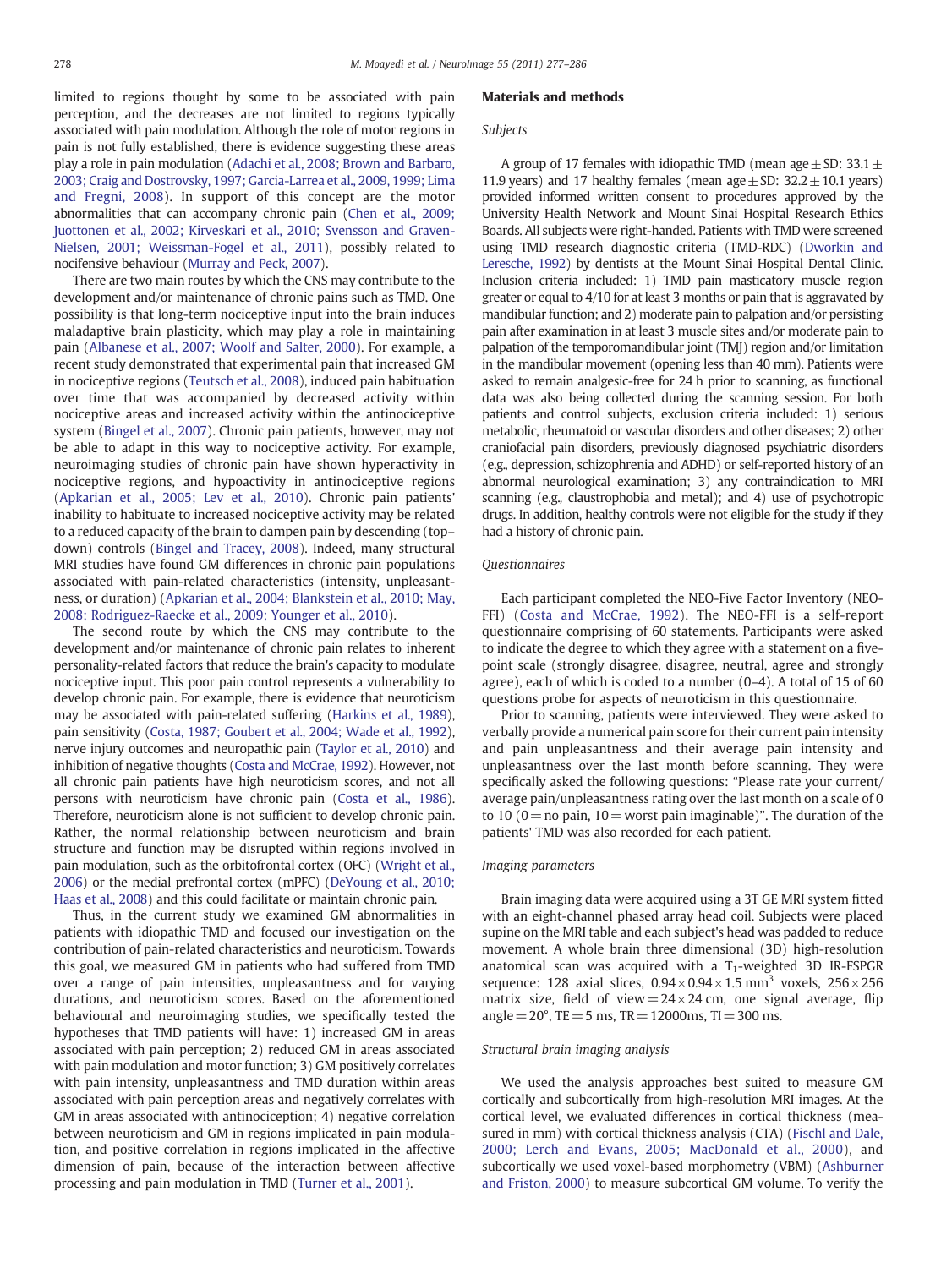validity of measuring GM differences between groups, we correlated whole-brain GM to age for each group, and performed a group comparison with Fisher's r-to-z transformation. We then used masks of specific brain regions (i.e., region of interest (ROI) analysis) to test our specific a priori hypotheses; this focus also reduced multiple comparisons to regions of no interest (see below).

#### Cortical thickness analysis

CTA was carried out using the Freesurfer software ([http://surfer.](http://surfer.nmr.mgh.harvard.edu) [nmr.mgh.harvard.edu\)](http://surfer.nmr.mgh.harvard.edu); methods are described in full detail elsewhere (see: [Dale et al., 1999; Fischl and Dale, 2000; Fischl et al., 2001,](#page-8-0) [1999a, 1999b](#page-8-0)). Briefly, pre-processing included intensity normalization, skull stripping, separation of the hemispheres, and GM segmentation. The white matter/GM border (i.e., white surface) and GM/CSF border (i.e., pial surface) were identified and modeled as surfaces. The software then calculated the distance between the two borders at every point on the cortex, for each hemisphere. The GM surface was then warped such that homologous gyri and sulci were aligned across all subjects. Each individual subject's cortex underwent automatic anatomical parcellation, and each sulcus and gyrus was labeled during pre-processing [\(Fischl et al., 2004](#page-8-0)). To restrict our search to regions hypothesized to be involved in TMD chronic pain, we used the cortical parcellations map implemented into FreeSurfer (aparcs2005) on a standard subject (fsaverage). Two masks were created: (1) a sensorimotor/pain mask which included primary and secondary somatosensory cortices (S1 and S2) the primary motor cortex (M1), and the mid-cingulate cortex (MCC) (see Fig. 1 a); and (2) a cognitive/modulatory mask of the frontal lobe that included the OFC, prefrontal cortex (PFC), insula and the anterior cingulate cortex (ACC) and MCC (see Fig. 1 b). The MCC has been implicated in both nociception and pain modulation ([Apkarian et al., 2005\)](#page-8-0) and so this region was included in both masks. To compensate for topographical heterogeneity amongst the different subjects, a 6 mm full-width halfmaximum (FWHM) Gaussian spatial smoothing kernel was applied to the data prior to statistical analysis. A vertex represents a point on a two-dimensional sheet, and, in this study, the distance between two vertices is 0.71 mm.

# Subcortical analysis with voxel-based morphometry

Image processing and statistical analyses were performed in the SPM5 software package (http://www.fi[l.ion.ucl.ac.uk/spm/software/](http://www.fil.ion.ucl.ac.uk/spm/software/spm5/) [spm5/](http://www.fil.ion.ucl.ac.uk/spm/software/spm5/)) running under Matlab (Mathworks). The VBM analysis used Gaser's VBM 5.1 toolbox ([http://dbm.neuro.uni-jena.de/vbm\)](http://dbm.neuro.uni-jena.de/vbm) within SPM 5; detailed methodology is described elsewhere ([Ashburner and](#page-8-0) [Friston, 2000\)](#page-8-0). Briefly, the preprocessing included setting the origin of the image at the anterior commissure of each subject, spatial normalization to the International Consortium for Brain Mapping (ICBM-152) template, GM segmentation, Jacobian modulation to adjust for the effects of spatial normalization, and spatial smoothing with a 10 mm FWHM Gaussian kernel. Total intracranial volume (TIV) was calculated for each subject from the volume estimates output during segmentation. An absolute threshold mask of 0.10 was applied to restrict the results to GM only. We constructed a single mask for our subcortical VBM analysis (See Fig. 1 c). We used prefabricated anatomical masks in WFU Pickatlas ([http://www.nitrc.org/projects/](http://www.nitrc.org/projects/wfu_pickatlas) [wfu\\_pickatlas\)](http://www.nitrc.org/projects/wfu_pickatlas). The subcortical mask was used to investigate regions that cannot be investigated using CTA, and comprised the basal ganglia, amygdala, brainstem and thalamus.

# Statistical analyses

### Demographics

Group differences between characteristics of the patients and controls were evaluated using a multivariate analysis of variance in SPSS 18.0 [\(http://www.spss.com/\)](http://www.spss.com/). Age and neuroticism scores were



Fig. 1. Masks used to restrict analyses. Our three masks, used to restrict our analyses to regions of interest: a) the sensorimotor/pain mask included cortical sensorimotor regions (primary and secondary somatosensory cortices (S1 and S2), the primary motor cortex (M1), and the mid-cingulate cortex (MCC), b) the cognitive/modulatory mask which included the insula, the prefrontal cortex (PFC), the orbitofrontal cortex (OFC), and the cingulate cortex (ACC/MCC), and c) a subcortical mask used for voxel-based morphometry, including the basal ganglia, thalamus, amygdala and the brainstem. CTA results are overlaid onto the fsaverage standard brain in FreeSurfer.

compared between the groups. The significance threshold was set at  $p < 0.05$ .

# GM group differences

# **CTA**

To test our first hypothesis that patients have thicker cortex in perception areas, we ran a general linear model (GLM) testing for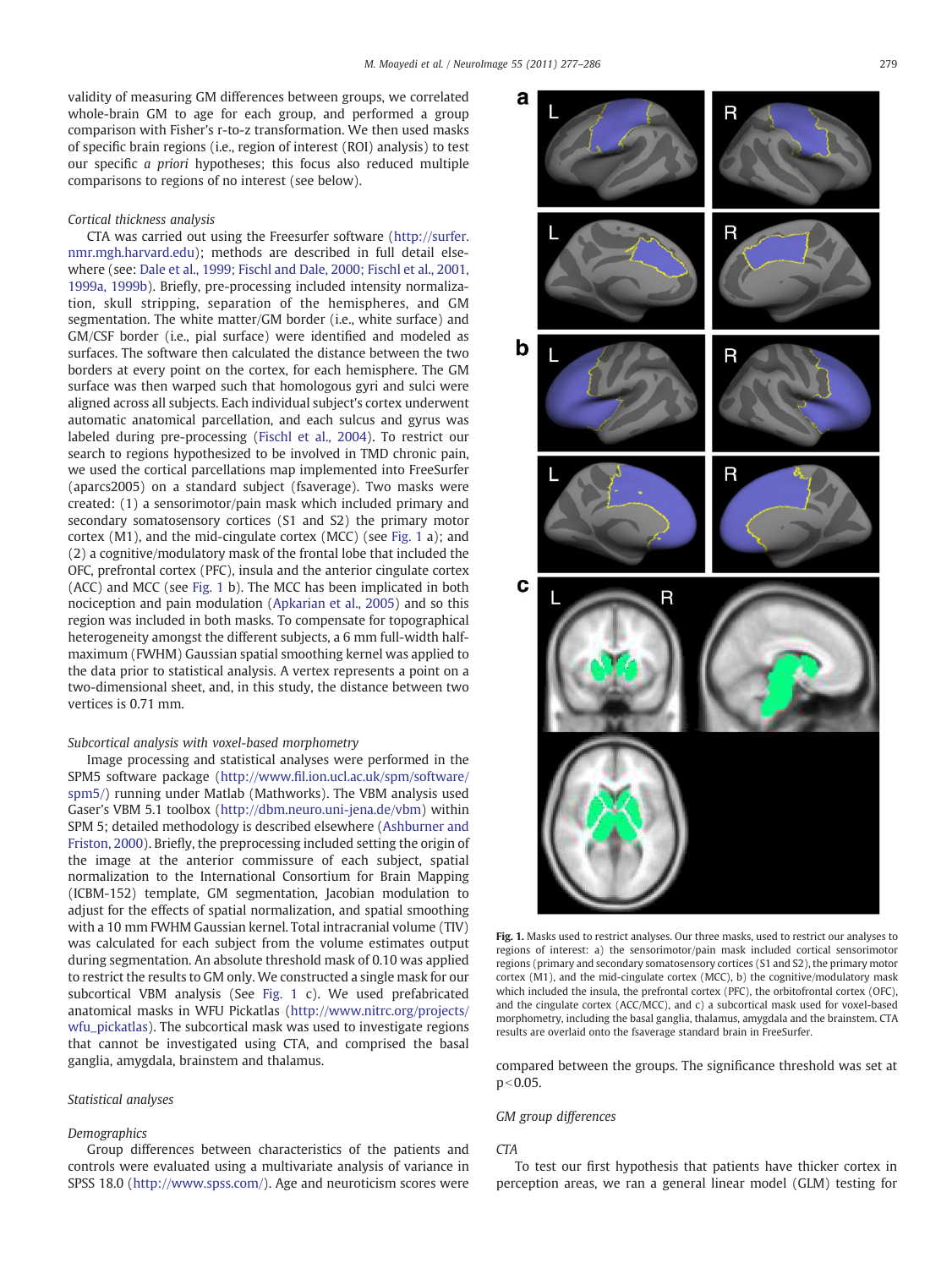group differences in cortical thickness at every vertex within the sensorimotor/pain mask. Age was included as a regressor of no interest. To test our second hypothesis that patients have thinner cortex in modulatory/cognitive areas, we ran a second GLM testing for group differences at every vertex within the cognitive/modulatory mask. Percent change was calculated using the following formula: ((Mean of patients' thickness−mean of controls' thickness)/mean of controls' thickness)  $\times$  100.

All data were thresholded at an experiment-wide Bonferroni corrected  $p<0.05$ . To do so, we calculated the corresponding cluster-wide p-value to reach significance and so the experimentwide correction was based on conducting 6 tests: (1) thicker cortex in pain perception regions, (2) thinner cortex in cognitive/ modulatory regions, (3) the contribution of pain intensity, (4) the contribution of pain unpleasantness, (5) the contribution of TMD duration to cortical abnormalities, and (6) group by neuroticism interactions in cortex. Thus the correction for the threshold was  $0.05/6 = 0.008$ . Therefore, to achieve a Bonferroni-corrected threshold of  $p<0.05$ , CTA data were thresholded at image-wide threshold of  $p<0.008$ . Our two masks were of different sizes; thus, we used Monte Carlo permutation to calculate an image-wide threshold for each. For the sensorimotor/pain mask, this was derived from an uncorrected voxelwise  $p<0.01$  and 190 contiguous vertices (379 voxels), and for the cognitive/modulatory mask, this was derived from an uncorrected voxelwise  $p<0.01$  and 220 contiguous vertices (436 voxels). Monte Carlo simulations were run with 1000 iterations using AlphaSim [\(http://afni.nimh.nih.gov/afni/doc/](http://afni.nimh.nih.gov/afni/doc/manual/AlphaSim) [manual/AlphaSim\)](http://afni.nimh.nih.gov/afni/doc/manual/AlphaSim), as we have used previously [\(Taylor et al.,](#page-9-0) [2009\)](#page-9-0).

#### VBM

To test both our first and second hypotheses, we used student's ttest to test for group differences in each voxel within the subcortical mask, as previously described. The GLM included age and TIV as covariates of no interest. All data were thresholded at a voxelwise corrected  $p<0.05$  using false discovery rate (FDR), as implemented in SPM 5.

#### Clinical correlates

To assess pain-related plasticity, we correlated pain intensity, pain unpleasantness and TMD duration to GM. For all the correlations, age was included as a regressor of no interest. However, for the correlation of GM to TMD duration we could not include age as a covariate, as these two explanatory variables (age and TMD duration) are correlated ( $r = 0.536$ ,  $p = 0.027$ ). For the CTA analysis, pain intensity, pain unpleasantness and TMD duration correlations were performed within the sensorimotor/pain mask and the cognitive/modulatory mask. For the VBM analysis, we ran correlations in each voxel within our subcortical mask, as previously described. TIV was included as a covariate of no interest in every model.

#### Neuroticism effects

To determine whether chronic pain may be affected by neuroticism in TMD, we performed a Pearson correlation between TMD duration and neuroticism scores in the patient group.

To investigate whether neuroticism has an abnormal relationship to GM, and thus contribute to TMD onset, we performed an interaction analysis. Specifically, in CTA, we performed a group by neuroticism interaction using the FreeSurfer software on a vertexwise basis within the cognitive/modulatory mask. In the VBM analysis, to test this hypothesis, we performed a group by neuroticism interaction in each voxel within our subcortical mask.

#### Results

#### Patient demographics

The characteristics of individual patients are shown in [Table 1.](#page-4-0) Patients and controls did not differ in age (patients: mean age  $\pm$  SD: 33.1  $\pm$  11.9 years; controls: 32.2  $\pm$  10.1 years; p = 0.94) or in neuroticism scores (patients: mean age  $\pm$  SD: 19.35  $\pm$  6.84; controls: 18.35  $\pm$ 7.95;  $p = 0.70$ ). Interestingly, TMD pain intensity and pain unpleasantness scores were not significantly correlated  $(r= 0.40, p= 0.12)$ , unlike the tight correlation of these dimension in healthy subject in acute pain paradigms [\(Rainville et al., 1992](#page-9-0)). Patient neuroticism scores showed no significant relationship to TMD duration ( $r = 0.33$ ,  $p = 0.21$ ).

#### Group differences: S1 and frontal thickening in TMD

There were prominent group differences ( $p<0.05$ , corrected) in GM thickness in the TMD patients compared to controls (see [Table 2,](#page-4-0) [Fig. 2\)](#page-5-0). In line with our first hypothesis, the ventrolateral S1 was 22% thicker in the TMD group compared to controls. This region of thickening was located in a region consistent with the somatosensory representation of the face ([DaSilva et al., 2002; Moulton et al., 2009](#page-8-0)). However, contrary to our second hypothesis, we did not identify statistically significant cortical thinning in any pain modulation or motor region. Unexpectedly though, we identified regions in the left frontal pole and ventrolateral PFC cortex (vlPFC) that were thicker in the patient group compared to controls by 17% and 15% respectively (see [Table 2](#page-4-0) and [Fig. 2](#page-5-0)). The VBM analysis did not reveal any significant subcortical differences between patients and controls.

# Effect of chronic pain intensity and unpleasantness

We also examined the relation between pain intensity and pain unpleasantness in GM within our cortical masks. Cortical thinning that correlated with the degree of TMD pain intensity or unpleasantness was found within three brain regions (see [Fig. 3](#page-6-0) and [Table 3\)](#page-6-0). A significant negative correlation was found between pain intensity and GM thickness in the anterior MCC (aMCC; BA32;  $r = -0.83$ ), and in the ventrolateral aspect of M1 in a region consistent with the representation of the face [\(Woolsey, 1958\)](#page-9-0) ( $r=-0.83$ ). Our test of the impact of pain unpleasantness on cortical thickness within our two masks revealed a significant effect only in left OFC. This region showed a negative correlation between GM thickness and unpleasantness (BA 47;  $r = -0.74$ ). Interestingly, in these three brain areas, the patients reporting intense pain had GM that was thinner than the healthy controls, but the individuals with only mild pain had GM either slightly thicker than the controls or within the normal range. Of note is that we did not identify any significant GM subcortical correlations with pain intensity or unpleasantness.

#### Effect of TMD chronicity

The subcortical VBM analysis revealed that GM in the sensory thalamus was positively correlated to the length of time that patients had been suffering with TMD ( $r = 0.91$ ; see [Table 4](#page-6-0) and [Fig. 4](#page-7-0) for details). This region of GM increase included the left posterior nucleus (Po), the left ventrolateral nucleus (VL), and bilateral ventroposterior medial nucleus (VPM) of the thalamus. Interestingly, the patients who had TMD for only a few years showed GM within the normal range (see [Fig. 4\)](#page-7-0) but patients who had TMD for 7 or more years showed a progressive increase in thalamic GM. We did not find any significant correlations between TMD duration and GM thickness in the a priori hypothesized cortical ROIs.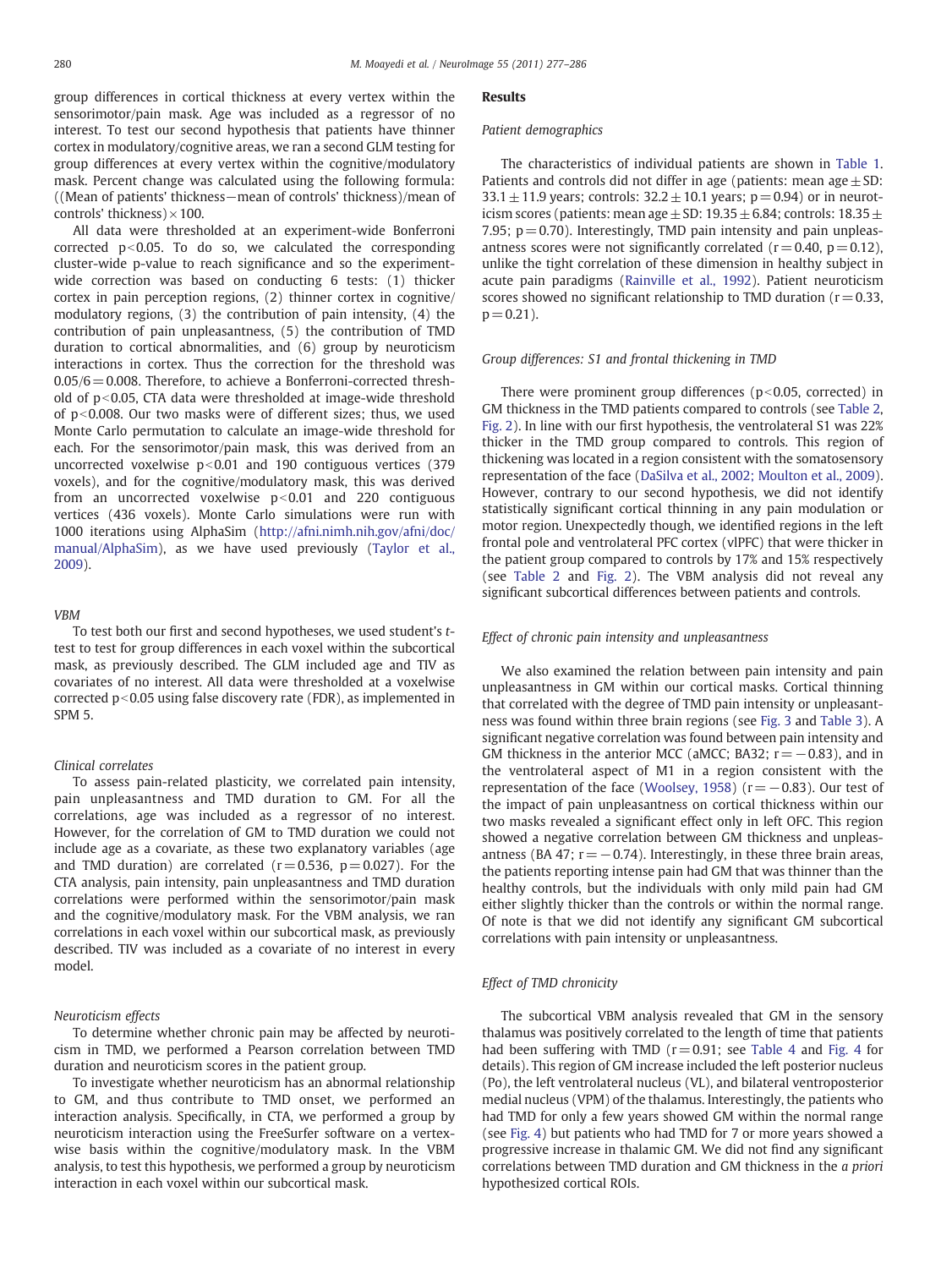<span id="page-4-0"></span>

| Table 1 |                       |
|---------|-----------------------|
|         | Patient demographics. |

| #  | Age | TMD dur (yrs) | Pain intensity | Pain unpl | Pain sites | TMD laterality   | Other pains                   | Medication             | Oral contraceptive |
|----|-----|---------------|----------------|-----------|------------|------------------|-------------------------------|------------------------|--------------------|
|    | 22  | 2             | 4              | 5         |            | Bilateral        | Knee pain                     | <b>NSAID</b>           | Yes                |
|    | 20  | 3             |                | 3         | M,         | Bilateral        |                               | $A^*$ , $cyc^*$        | No                 |
| 3  | 24  | 7             | 4              | 8         |            | Right            | Headache                      | N, P                   | Yes                |
| 4  | 38  | 20            |                | 6         |            | Bilateral        |                               | <b>NSAID</b>           | N <sub>o</sub>     |
|    | 42  | 0.75          |                | 3         | M          | Bilateral        |                               | $F^*$                  | N <sub>o</sub>     |
| 6  | 33  | 4             |                | 6         | M, J       | Bilateral        | Shoulder, neck                | $A^*, F^*$             | N <sub>o</sub>     |
|    | 28  | 17            |                |           | M, J       | Left             |                               |                        | N <sub>o</sub>     |
| 8  | 34  | 14            |                | 8         |            | Bilateral        |                               | $A^*$ , $F^*$ , $Hy^*$ | N <sub>o</sub>     |
| 9  | 50  | 10            |                | 6         | M          | Bilateral        |                               | A, Ch, Di              | No                 |
| 10 | 59  | 13            |                |           | M, J       | Bilateral        | Whiplash (neck and shoulder), |                        | N <sub>o</sub>     |
| 11 | 18  | 3             | 6              | 8         |            | Bilateral        | gastric distress              |                        | Yes                |
| 12 | 34  | 15            |                | 3         | M, J       |                  |                               |                        | N <sub>o</sub>     |
|    |     |               |                |           | M          | Right            | Neck, sciatica                |                        |                    |
| 13 | 52  | 30            | 4              |           | M, J       | <b>Bilateral</b> |                               | A                      | N <sub>o</sub>     |
| 14 | 31  | 2             | 6              |           | M,         | Right            | Ovarian cyst                  | N                      | No                 |
| 15 | 33  | 17            |                | 8         | M,         | Bilateral        |                               | A, F, NSAID            | N <sub>o</sub>     |
| 16 | 22  | 1             |                |           |            | Bilateral        |                               |                        | Yes                |
| 17 | 23  | 8             |                | ה         |            | <b>Bilateral</b> |                               |                        | Yes                |

Abbreviations: M = masticatory muscles; J = TMJ; NSAID: Non-steroidal anti-inflammatory, over the counter, as needed; A: arthrotec; cyc: cyclobenzapine; Ch: champix; Di: dixarit (clonidine); F: flexoril; Hy: hydromorphone; N: naproxen; P: prevacid; TMD Dur: TMD duration; Unp: unpleasantness; yrs: years. The asterisk (\*) denotes that subjects discontinued the use of the drug prior to our study. A and N are also NSAIDs, but were patients were prescribed to take these medications daily- rather than when needed. Gastric distress was described as "burning in the stomach" by the patient.

#### Effect of neuroticism

Because of the expectation that neuroticism manifests differently in patients than healthy controls, we tested whether there was neuroticism by group interaction in the cognitive/modulation mask. The controls showed a negative correlation ( $r=-0.32$ ) between GM thickness in the left OFC (BA11; Talairach coordinates  $-18$ , 22,  $-18$ ) and neuroticism scores, whereas patients show a positive relationship  $(r= 0.61)$  in this region. The area of the interaction in this ROI was 517 mm<sup>2</sup> (peak vertex t-score =  $-2.87$ ; p<0.05, experiment-wide Bonferroni corrected; see [Fig. 5](#page-7-0)). We did not identify any significant neuroticism by group interactions in the subcortical VBM analysis.

## Discussion

This structural imaging study identified striking abnormalities in patients with chronic idiopathic TMD pain and highlights the contribution of both TMD-related and neuroticism-related factors. Our key findings were that, compared to controls, patients with TMD had 1) cortical thickening of the S1, frontal pole and vlPFC, 2) pain intensity-dependent cortical thinning in the aMCC and M1 and pain unpleasantness-dependent cortical thinning in the OFC, 3) TMD duration-dependent GM increase in the sensory thalamus, and 4) a positive correlation between cortical thickness in the OFC and neuroticism, in contrast to a normally negative correlation.

#### S1 and thalamic GM increases in TMD

Our finding of S1 thickening in TMD is consistent with other GM studies of chronic pain in the trigeminal system ([DaSilva et al., 2007;](#page-8-0)

#### Table 2

Group differences in cortical thickness.

| Contrast          | Region     | BA   | TAL of Peak |       |      | Area         | Peak    |
|-------------------|------------|------|-------------|-------|------|--------------|---------|
|                   |            |      | X           |       |      | $\rm (mm^2)$ | T-score |
| Patients>controls | <b>RS1</b> |      | 50          | $-18$ | - 37 | 1132         | 5.18    |
|                   | L FP       | 10   | $-30$       | 45    | 6    | 569          | 4.87    |
|                   | L vlPFC    | 9/10 | $-38$       | 35    | 4    | 531          | 3.41    |

Peak vertex Talairach coordinates are reported. All results are significant at  $p<0.05$ , corrected for multiple comparisons. Abbreviations: R: right; L: left; BA: Brodmann's area; FP: frontal polar cortex; S1: primary somatosensory cortex; vlPFC: ventrolateral prefrontal cortex.

[Younger et al., 2010\)](#page-8-0). However, trigeminal chronic pains are heterogeneous, and so may produce different patterns of GM changes specific to the particular symptomology or pathology. Nonetheless, the convergence of increased S1 thickness suggests that there may be prolonged or repeated barrage of nociceptive input to the cortex from the thalamus. Evidence for this hypothesis comes from a study by [Teutsch and colleagues \(2008\)](#page-9-0) that showed persistent noxious stimulation in healthy subjects can induce increased GM in S1. Since we also found that in TMD patients there was a positive correlation between thalamic GM and TMD duration, it is possible that sustained trigeminothalamic nociceptive activity over time leads to increased GM in sensory thalamus. The patients included in our study have a larger range of TMD durations (0.75–30 years) compared to Younger et al.'s (0–11 years). Thalamic changes were more apparent in patients with longer reports of TMD duration, which may explain why our findings are different than those reported by [Younger and](#page-9-0) [colleagues \(2010\).](#page-9-0) Increased firing to the thalamus may lead to increased thalamocortical activity to S1 and plasticity ([Woolf and](#page-9-0) [Salter, 2000\)](#page-9-0). The cellular basis of cortical thickening (plasticity) is not yet established but is thought to include increases in synaptic boutons, dendritic branching, glial cells, and/or neurons ([May, 2008;](#page-9-0) [Metz et al., 2009](#page-9-0)).

### Cortical thickening in cognitive and modulatory regions in TMD

We found that patients with TMD had cortical thickening in the frontal pole. These findings diverge from those of [Younger et al.'s](#page-9-0) [\(2010\)](#page-9-0) study. A factor that may have contributed to the different findings is that their study examined patients with myofascial TMD, whereas our TMD group consisted of a somewhat more clinically representative group of mixed muscular and/or joint TMD.

Activation of the frontal pole has been reported during spontaneous pain in patients with chronic pain [\(Baliki et al., 2006](#page-8-0)). The frontal pole has also been implicated in a number of complex executive cognitive functions such as learning behavioural routines [\(Jenkins](#page-8-0) [et al., 1994; Koechlin et al., 2000; Strange et al., 2001](#page-8-0)), cognitive branching (the ability to put a pending task on hold to execute an ongoing one) ([Koechlin and Hya](#page-8-0)fil, 2007), behavioural flexibility/ adaptability [\(Boorman et al., 2009\)](#page-8-0) and post-hoc monitoring or evaluating decisions based on feedback ([Tsujimoto et al., 2010](#page-9-0)). Therefore, the frontal pole may process the cognitive dimension of pain, which suggests that pain has a cognitive load. We propose that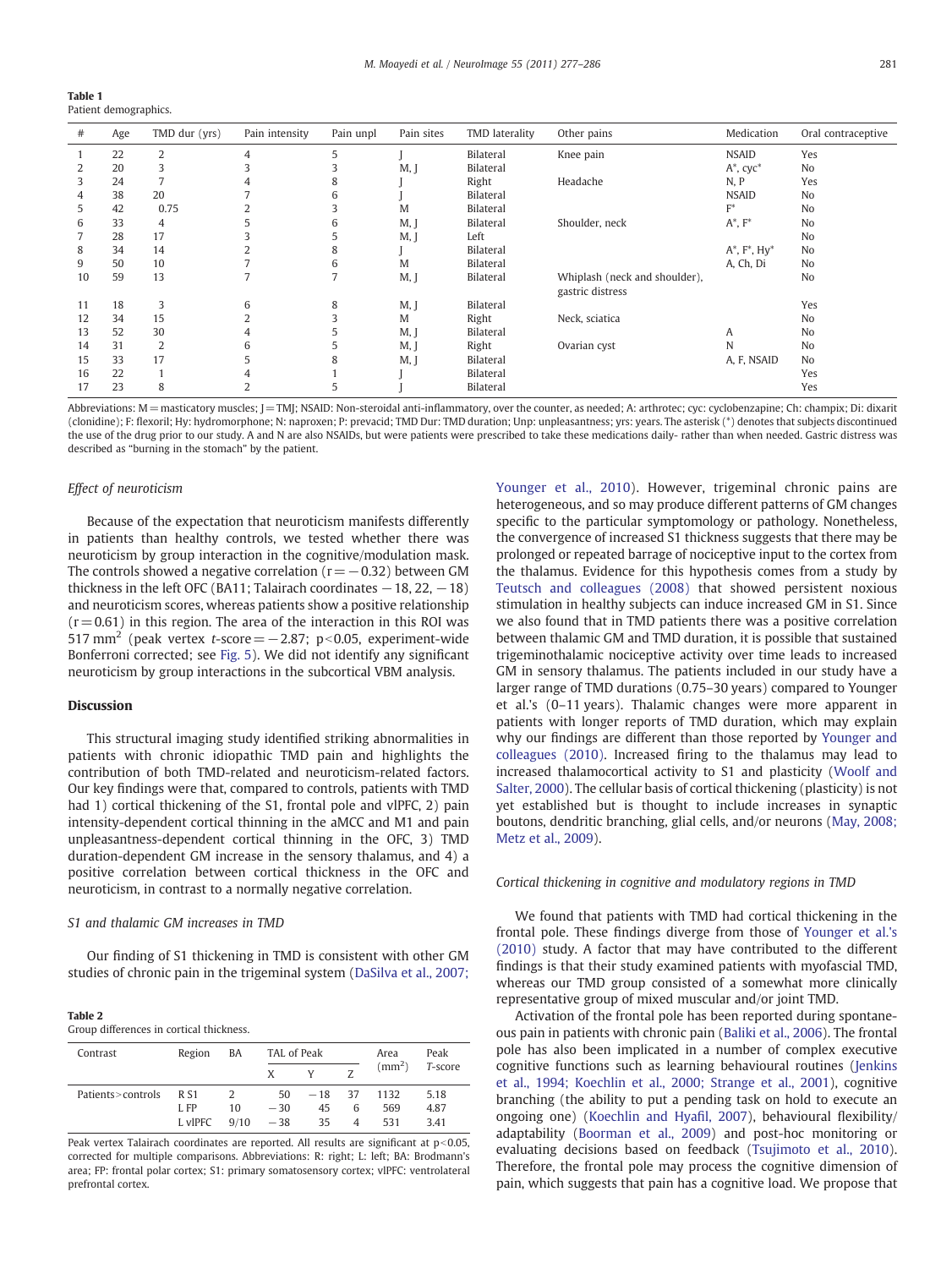<span id="page-5-0"></span>

Fig. 2. Cortical thickening in TMD. The CTA GLM group analyses within the cortical masks identified three cortical regions (shown in blue on the brain images) that showed significant group differences at a corrected  $p<0.05$ . The top panel shows that the TMD patient group had thicker right primary somatosensory cortex (S1) (peak T-score = 5.18) compared to controls, with the effect of age regressed out. The bottom panel shows that the TMD patient group has thicker ventrolateral prefrontal cortex (vlPFC) (peak T $score = 3.41$ ) and frontal polar (FP) cortices (peak T-score = 4.87). All labeled regions are significant at a corrected p<0.05. The graphs indicate the mean cortical thickness  $\pm$  SE (age not regressed out). CTA results are overlaid onto the fsaverage standard brain in FreeSurfer.

the cognitive load of pain may require constant engagement of the frontal polar cortex for cognitive branching. That is, chronic pain may need to be put "on hold" in order for a patient to engage in another competing cognitive load. However, if the cognitive branching system is limited, a chronic pain load may impact the ability to properly complete tasks ([Legrain et al., 2009](#page-8-0)). In support of this, we have recently shown that patients with TMD have sluggish reaction times to low and high conflict cognitive interference tasks, but not to a simple sensorimotor task ([Weissman-Fogel et al., 2011\)](#page-9-0). Further evidence for cognitive branching of pain comes from studies showing that an increase in cognitive load modulates acute pain perception in healthy controls [\(Wiech et al., 2005](#page-9-0)). Therefore, one possibility for the thickening of the frontal polar cortex is that chronic TMD pain bears a cognitive load that the brain needs to 'put on hold' in order to address more immediate environmental demands.

The other frontal area we found to be thicker in TMD than controls was the vlPFC. This region has been implicated in pain anticipation [\(Salomons et al., 2007](#page-9-0)), pain modulation ([Wager et al., 2007\)](#page-9-0), and behavioural inhibition [\(Aron et al., 2003\)](#page-8-0). There is evidence that patients with TMD are hypervigilant ([Hollins et al., 2009; Slade et al.,](#page-8-0) [2007\)](#page-8-0), which is related to increased pain anticipation. Therefore, vlPFC thickening may be related to patients' hypervigilance and increased anticipation to pain.

Relationship between chronic pain intensity and cortical thickness in M1 and aMCC

We found that GM in the orofacial region of M1 showed a negative correlation to pain intensity. Several studies have reported abnormal stimulus-evoked fMRI activity in motor regions of chronic pain patients, although the implication of these abnormalities is not often discussed (see: [Apkarian et al., 2005\)](#page-8-0). One interpretation of our finding is that there is an adaptive mechanism that responds to sustained, intense nociceptive activity by dampening motor output to prevent further damage to the affected region. Evidence for this concept comes from studies of both acute and chronic orofacial pains. For instance, TMD pain inhibits craniofacial motor function [\(Svensson and Graven-Nielsen, 2001\)](#page-9-0), and dampens motor neuron output [\(Lund et al., 1991](#page-9-0)). Similarly, acute pain stimuli applied to the orofacial region can decrease M1 excitability [\(Adachi et al.,](#page-8-0) [2008\)](#page-8-0). Interestingly, [Kirveskari et al. \(2010\)](#page-8-0) reported that patients with CRPS had weaker M1 reactivity with increased spontaneous pain ratings, that is to say that there is a negative correlation between pain intensity and M1 activation. Another possibility is that TMD patients make fewer jaw movements to avoid eliciting pain. This reduced jaw activity may lead to atrophy of the orofacial region of the motor cortex. Conversely, there is evidence to suggest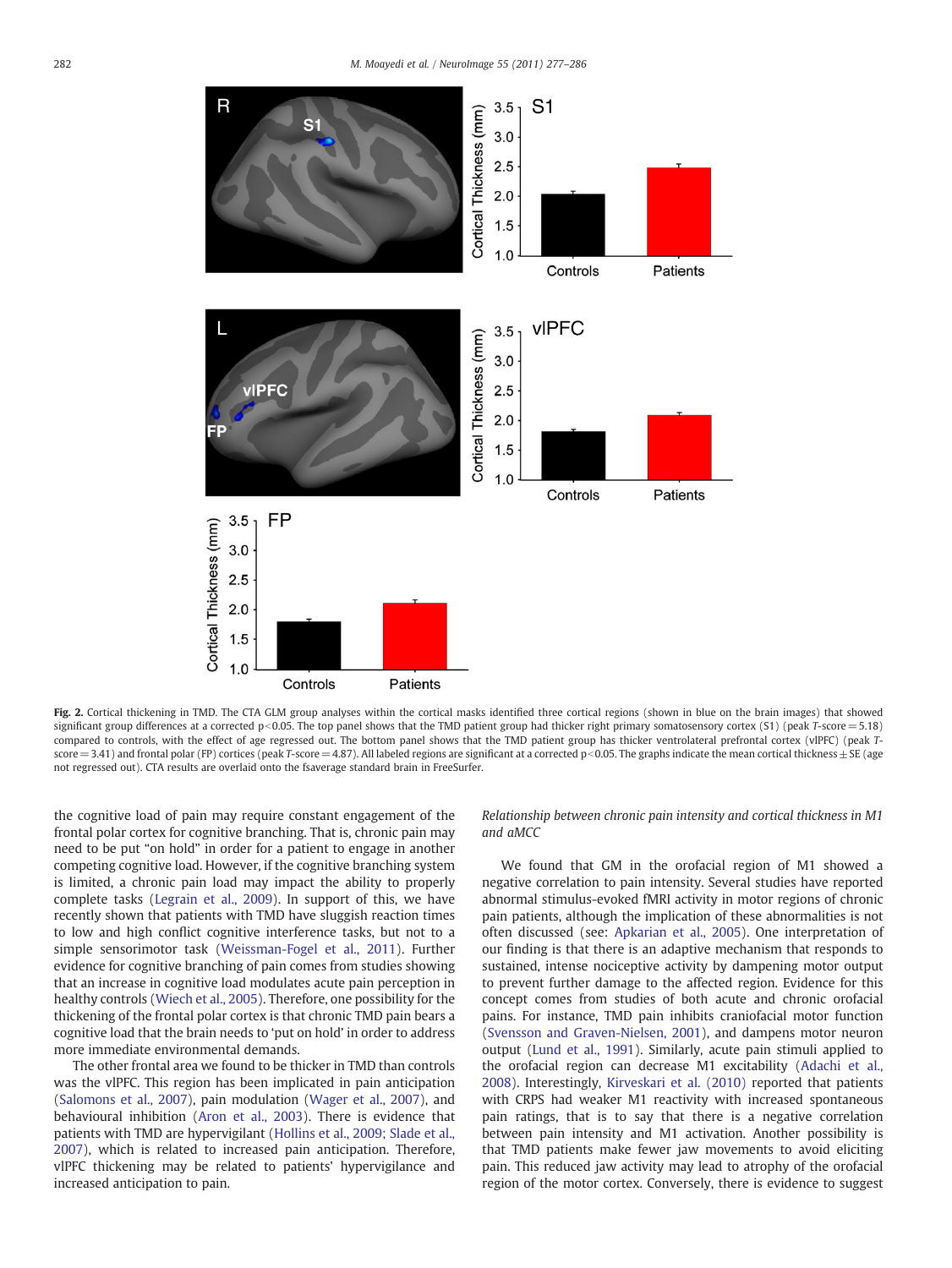M. Moayedi et al. / NeuroImage 55 (2011) 277–286 283

<span id="page-6-0"></span>

Fig. 3. TMD pain intensity and unpleasantness are negatively correlated to modulatory regions. The CTA regressions within the cortical masks in the TMD group identified three cortical regions (shown in blue on the brain images) that were significantly correlated with individual pain scores at a corrected  $p$  < 0.05. The top panel shows that pain intensity has a negative correlation to anterior mid-cingulate cortex (aMCC) (r = −0.83, peak T-score = −3.94). The middle panel shows that pain intensity is negatively correlated to cortical thickness in the left primary motor cortex (M1) ( $r = -0.83$ , peak T-score = −4.15). The bottom panel shows that pain unpleasantness negatively correlated to cortical thickness in the left orbitofrontal cortex (OFC;  $r = -0.75$ , peak T-score = -4.22), with the effect of age regressed out. All labeled regions are significant at a corrected p < 0.05. The graphs indicate the mean cortical thickness ± SE for each subject versus pain intensity (age not regressed out). CTA results are overlaid onto the fsaverage standard brain in FreeSurfer.

that M1 may play a role in central processing of pain ([Al-Chaer et](#page-8-0) [al., 1998; Dettmers et al., 2001; Kanda et al., 2003; Sessle, 2006](#page-8-0)) and pain modulation [\(Craig and Dostrovsky, 1997](#page-8-0)). For instance, motor cortex stimulation has been shown to have some, albeit limited, analgesic effect in chronic pain ([Garcia-Larrea et al., 2009;](#page-8-0) [Peyron et al., 1995\)](#page-8-0). Therefore, another interpretation of our finding is that M1 maybe, in part, involved in descending modulation of pain.

The other GM region we identified that was negatively correlated to pain intensity is the aMCC. This finding had also been identified in a previous study of GM in TMD ([Younger et al., 2010](#page-9-0)). Experimental acute pain in healthy subjects is associated with activity in the MCC (caudal BA24) [\(Peyron et al., 2000](#page-9-0)) and nociceptive-specific neurons have been identified in caudal BA24 ([Hutchison et al., 1999\)](#page-8-0). The topdown descending antinociceptive system is thought to arise from the

| Table 3                                                                             |  |  |
|-------------------------------------------------------------------------------------|--|--|
| Cortical thickness negatively correlates with TMD pain intensity or unpleasantness. |  |  |

| TMD attribute  | Region      | BA    | TAL of peak |      |       | Area         | Peak    |
|----------------|-------------|-------|-------------|------|-------|--------------|---------|
|                |             |       | X           |      |       | $\rm (mm^2)$ | T-score |
| Pain intensity | L aMCC      | 32    | $-4$        | 18   | 19    | 718          | $-3.94$ |
|                | <b>J.M1</b> | 4     | $-57$       | $-3$ | 13    | 674          | $-4.15$ |
| Unpleasantness | L OFC       | 11/47 | $-27$       | 16   | $-19$ | 472          | $-4.22$ |

Peak vertex Talairach coordinates (TAL) are reported. All results are significant at p<0.05, corrected for multiple comparisons. Abbreviations: L: left; aMCC: anterior midcingulate cortex; M1: primary motor cortex; OFC: orbitofrontal cortex.

| TMD duration is positively correlated to gray matter in sensory thalamus. |  |
|---------------------------------------------------------------------------|--|
|---------------------------------------------------------------------------|--|

| Region             | TAL of peak |       |    | Cluster size | Peak    |
|--------------------|-------------|-------|----|--------------|---------|
|                    | X           |       | 7  | $\rm (mm^3)$ | T-score |
| <b>L.</b> Thalamus |             |       |    | 2312         |         |
| Po                 | $-14$       | $-26$ | 12 |              | 7.84    |
| VI.                | $-14$       | $-14$ | 17 |              | 5.70    |
| <b>VPM</b>         | $-12$       | $-16$ | 9  |              | 5.12    |
| R VPM              | 15          | $-19$ | 14 | 14           | 4.21    |

Peak voxel Talairach coordinates (TAL) are reported. All results are significant at a FDRcorrected p<0.05. Abbreviations: L: left; R: right; Po: posterior nucleus; VL: ventrolateral nucleus; VPM: ventroposterior medial nucleus.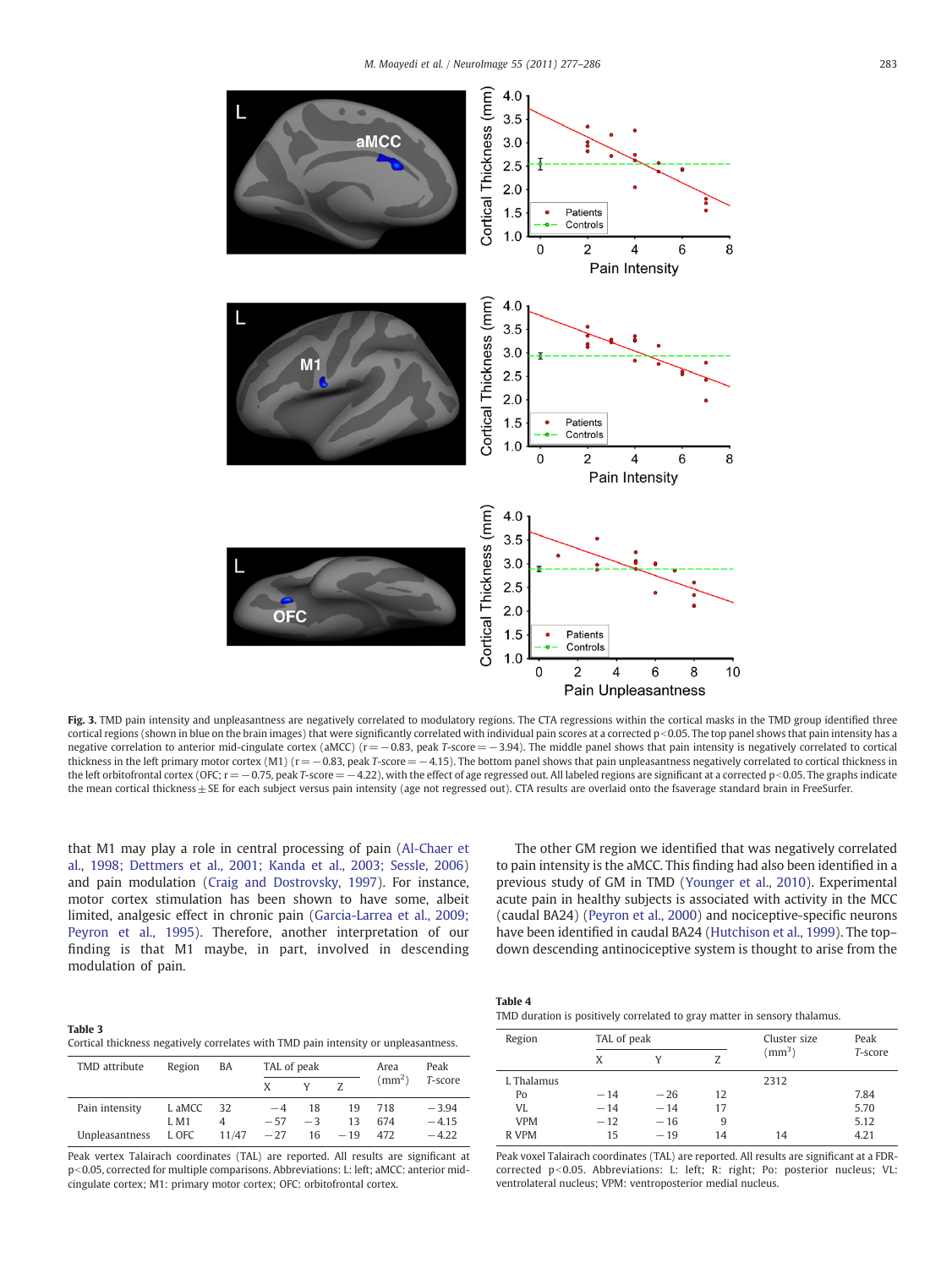<span id="page-7-0"></span>

Fig. 4. TMD duration is related to plasticity in the thalamus. The TMD patient group showed a positive correlation between TMD duration (measured in years) and GM in a cluster in the sensory nuclei in the left thalamus (posterior (PO), ventral lateral (VL), ventral posterior medial (VPM)) (2312 voxels, peak T-score = 7.84, r = 0.91). The finding is significant at a false-discovery rate corrected p<0.05. The graph indicates each TMD patient's gray matter volume (GM) versus her individual TMD duration (in years). The dashed lines represent the mean GM volume of controls  $\pm$  SE. VBM results are displayed on the single subject standard brain in SPM.

aMCC (possibly triggered by activity in cingulate nociceptive neurons) [\(Bingel and Tracey, 2008](#page-8-0)). The aMCC also shows increased rCBF during analgesic thalamic stimulation ([Davis et al., 2000\)](#page-8-0). Furthermore, this region shows opioid-related pain modulation ([Garcia-](#page-8-0)[Larrea et al., 2009\)](#page-8-0).

Therefore, both the M1 and the aMCC have been implicated in descending modulation of pain ([Peyron et al., 1995\)](#page-9-0). We identified that TMD patients with thicker cortex in both the aMCC and M1 report lower TMD pain intensity, whereas patients with thinner cortex in these regions report higher pain intensity. Therefore, thicker cortex in these regions may provide a greater capacity to modulate TMD pain, whereas thinner cortex maybe related to an impairment of this descending modulation system.

# Interaction between neuroticism and prefrontal GM

We investigated two factors that have not been previously examined in imaging studies of TMD: neuroticism and TMD pain unpleasantness. Neuroticism is described as a personality trait associated with heightened sensitivity and/or processing of negative affective stimuli [\(Costa and McCrae, 1992; Costa et al., 1986; Wade](#page-8-0) [et al., 1992](#page-8-0)). We found that in patients with TMD there is a positive correlation between neuroticism and cortical thickness in the left ventromedial prefrontal cortex (vmPFC, part of the OFC); an area that normally shows a negative correlation between GM and neuroticism [\(Wright et al., 2006\)](#page-9-0). Neuroticism is considered to be a stable trait across the lifespan [\(Costa and McCrae, 1992\)](#page-8-0). Therefore, our observation highlights the contribution of neuroticism to abnormal GM in the OFC of patients with TMD and, perhaps, to the development of TMD. An alternative interpretation is that chronic pain may have modified the relationship between neuroticism and OFC thickness. However, the lack of correlation of TMD duration and neuroticism scores in our TMD patients does not support this hypothesis.

We also found that unpleasantness is negatively correlated to GM in an adjacent region of the OFC. The OFC has been implicated in cognitive reappraisal and emotional regulation ([Ray et al., 2005](#page-9-0)) related to interoception and somatoviscero stimuli, for directing our behaviour appropriately [\(Barrett et al., 2007; Wiech et al., 2005](#page-8-0)). The OFC is also thought to play a role in mental flexibility and adaptability (for a critical review, see: [Schoenbaum et al., 2009\)](#page-9-0). Therefore, our finding suggests that patients with TMD may have abnormal emotional regulation and reappraisal, which may lead to pain behaviours and exaggerated affective responses to pain.

# Caveats

A few limitations in study design and results should be considered in the interpretation of our data. First, it is not known whether medications used by some of the patients have an effect on GM. Second, some of our patients had co-morbid chronic pains (see [Table 1](#page-4-0)), and these pains (mostly related to TMD) may have contributed to our findings. Third, we cannot disassociate an age effect from a pure TMD duration effect because of the strong correlation between age and TMD duration. Furthermore, duration (and intensity) may not fully describe the effect of pain on GM structure. Due to the nature of TMD pain, other factors that we did not collect, such as the number of days of pain in a month may have more explanatory variance. Finally, we cannot totally rule out a contribution of ventricular volume to the VBM analysis of subcortical structures. Despite these limitations, our study does provide considerable evidence in line with previous findings in the literature about GM abnormalities in chronic pain.



Fig. 5. Patients show an abnormal positive relationship between OFC thickness and neuroticism. Neuroticism showed an interaction in the left orbitofrontal cortex (OFC; peak T-score = 3.97), with the effect of age regressed out. For all correlations, mean cortical thickness ± SE (age not regressed out) versus raw neuroticism score is graphed. CTA results are overlaid onto the fsaverage standard brain in FreeSurfer.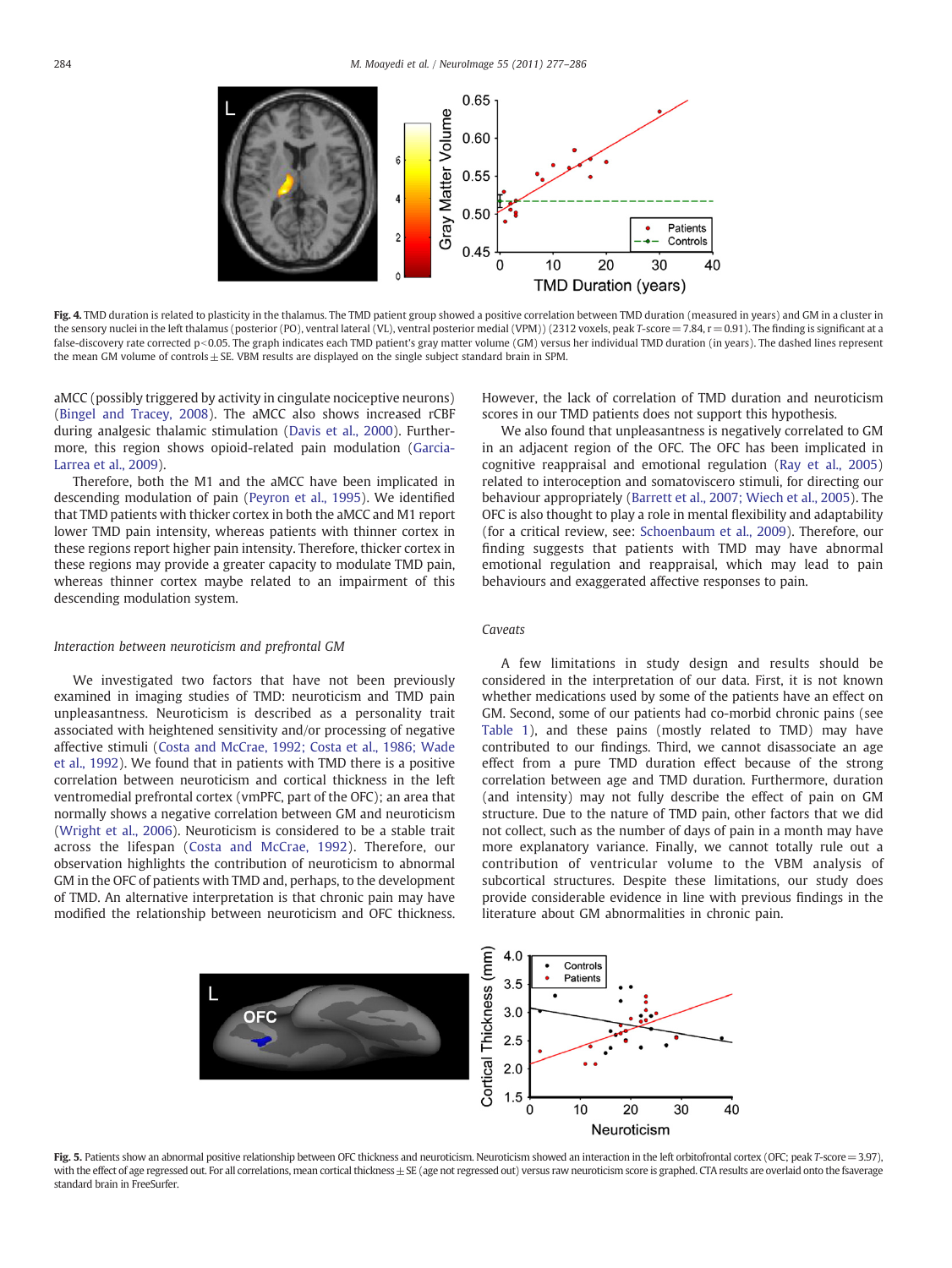# <span id="page-8-0"></span>**Conclusions**

This study provides evidence for GM abnormalities in both the ascending pain and descending antinociceptive systems as well as motor and cognitive areas in TMD. Further, we have shown that the personality trait neuroticism and TMD characteristics can affect GM, suggesting the presence of both personality-based and chronic painrelated abnormalities.

# Acknowledgments

We thank Mr. Geoff Pope, Dr. Mary-Pat McAndrews, Mr. Eugene Hlasny and Mr. Keith Ta for expert technical assistance and Dr. Yair Lenga for patient screening. We also thank Dr. Tim Salomons for technical assistance and for insightful feedback on earlier drafts of the manuscript.

This work was supported by the Canadian Institute of Health Research (Grant Number MOP 53304). MM is funded by a CIHR Banting and Best Canada Graduate Scholarship, an Ontario Graduate Scholarship, and the CIHR Pain: M2C and Cell Signals Strategic Training in Health Research grants. KDD is a Canada Research Chair in Brain and Behaviour.

### References

- Adachi, K., Murray, G.M., Lee, J.-C., Sessle, B.J., 2008. Noxious lingual stimulation influences the excitability of the face primary motor cerebral cortex (face MI) in the rat. J. Neurophysiol. 100, 1234–1244.
- Albanese, M.C., Duerden, E.G., Rainville, P., Duncan, G.H., 2007. Memory traces of pain in the human cortex. J. Neurosci. 27, 4612–4621.
- Al-Chaer, E.D., Feng, Y., Willis, W.D., 1998. Visceral pain. A disturbance in the sensorimotor continuum? Pain Forum 7, 117–125.
- Apkarian, A.V., Sosa, Y., Sonty, S., Levy, R.M., Harden, R.N., Parrish, T.B., Gitelman, D.R., 2004. Chronic back pain is associated with decreased prefrontal and thalamic gray matter density. J. Neurosci. 24, 10410–10415.
- Apkarian, A.V., Bushnell, M.C., Treede, R.D., Zubieta, J., 2005. Human brain mechanisms of pain perception and regulation in health and disease. Eur. J. Pain 9, 463–484.
- Apkarian, A.V., Baliki, M.N., Geha, P.Y., 2009. Towards a theory of chronic pain. Prog. Neurobiol. 87, 81–97.
- Aron, A.R., Fletcher, P.C., Bullmore, E.T., Sahakian, B.J., Robbins, T.W., 2003. Stop-signal inhibition disrupted by damage to right inferior frontal gyrus in humans. Nat. Neurosci. 6, 115–117.
- Ashburner, J., Friston, K.J., 2000. Voxel-based morphometry the methods. Neuroimage 11, 805–821.
- Baliki, M.N., Chialvo, D.R., Geha, P.Y., Levy, R.M., Harden, R.N., Parrish, T.B., Apkarian, A.V., 2006. Chronic pain and the emotional brain: specific brain activity associated with spontaneous fluctuations of intensity of chronic back pain. J. Neurosci. 26, 12165–12173.
- Barrett, L.F., Mesquita, B., Ochsner, K.N., Gross, J.J., 2007. The experience of emotion. Annu. Rev. Psychol. 58, 373–403.
- Bingel, U., Tracey, I., 2008. Imaging CNS modulation of pain in humans. Physiology 23, 371–380.
- Bingel, U., Schoell, E., Herken, W., Buchel, C., May, A., 2007. Habituation to painful stimulation involves the antinociceptive system. Pain 131, 21–30.
- Blankstein, U., Chen, J., Diamant, N.E., Davis, K.D., 2010. Altered brain structure in irritable bowel syndrome: potential contributions of pre-existing and diseasedriven factors. Gastroenterology 138, 1783–1789.
- Boorman, E.D., Behrens, T.E., Woolrich, M.W., Rushworth, M.F., 2009. How green is the grass on the other side? Frontopolar cortex and the evidence in favor of alternative courses of action. Neuron 62, 733–743.
- Brown, J.A., Barbaro, N.M., 2003. Motor cortex stimulation for central and neuropathic pain: current status. Pain 104, 431–435.
- Chen, J.Y.W., Blankstein, U., Diamant, N.E., Davis, K.D., 2009. IBS demands attention: chronic pain affects cognitive performance. Soc. Neurosci. 854, 9.
- Costa, P.T., 1987. Influence of the normal personality dimension of neuroticism on chest pain symptoms and coronary artery disease. Am. J. Cardiol. 60, J26–J33.
- Costa, P.T., McCrae, R.R., 1992. Revised NEO Personality (NEO-PI-R) and NEO Five Factor Inventory (NEO-FFI) Professional Manual. Psychology Assessment Resources, Odessa, Florida.
- Costa, P.T., McCrae, R.R., Zonderman, A.B., Barbano, H.E., Lebowitz, B., Larson, D.M., 1986. Cross-sectional studies of personality in a national sample: 2. Stability in neuroticism, extraversion, and openness. Psychol. Aging 1, 144–149.
- Craig, A.D., Dostrovsky, J.O., 1997. Processing of nociceptive information at supraspinal levels. In: Yaksh, T.L., et al. (Ed.), Anesthesia: Biologic Foundations. Lippincott-Raven Publishers, Philadelphia, pp. 625–642.
- Dale, A.M., Fischl, B., Sereno, M.I., 1999. Cortical surface-based analysis. I. Segmentation and surface reconstruction. Neuroimage 9, 179–194.
- DaSilva, A.F., Becerra, L., Makris, N., Strassman, A.M., Gonzalez, R.G., Geatrakis, N., Borsook, D., 2002. Somatotopic activation in the human trigeminal pain pathway. J. Neurosci. 22, 8183–8192.
- DaSilva, A.F., Granziera, C., Snyder, J., Hadjikhani, N., 2007. Thickening in the somatosensory cortex of patients with migraine. Neurology 69, 1990–1995.
- Davis, K.D., Taub, E., Duffner, F., Lozano, A.M., Tasker, R.R., Houle, S., Dostrovsky, J.O., 2000. Activation of the anterior cingulate cortex by thalamic stimulation in patients with chronic pain: a positron emission tomography study. J. Neurosurg. 92, 64–69.
- Dettmers, C., Adler, T., Rzanny, R., Van Schayck, R., Gaser, C., Weiss, T., Miltner, W.H., Bruckner, L., Weiller, C., 2001. Increased excitability in the primary motor cortex and supplementary motor area in patients with phantom limb pain after upper limb amputation. Neurosci. Lett. 307, 109–112.
- DeYoung, C.G., Hirsh, J.B., Shane, M.S., Papademetris, X., Rajeevan, N., Gray, J.R., 2010. Testing predictions from personality neuroscience: brain structure and the big five. Psychol. Sci. 21, 820–828.
- Dworkin, S.F., 1994. Perspectives on the interaction of biological, psychological and social factors in TMD. J. Am. Dent. Assoc. 125, 856–863.
- Dworkin, S.F., Leresche, L., 1992. Research diagnostic criteria for temporomandibular disorders: review, criteria, examinations and specifications, critique. J. Craniomandib. Disord. 6, 301–355.
- Dworkin, S.F., Massoth, D.L., 1994. Temporomandibular disorders and chronic pain: disease or illness? J. Prosthet. Dent. 72, 29–38.
- Dworkin, S.F., Turner, J.A., Wilson, L., Massoth, D., Whitney, C., Huggins, K.H., Burgess, J., Sommers, E., Truelove, E., 1994. Brief group cognitive-behavioral intervention for temporomandibular disorders. Pain 59, 175–187.
- Fischl, B., Dale, A.M., 2000. Measuring the thickness of the human cerebral cortex from magnetic resonance images. Proc. Natl. Acad. Sci. U.S.A. 97, 11050–11055.
- Fischl, B., Sereno, M.I., Dale, A.M., 1999a. Cortical surface-based analysis. II: Inflation, flattening, and a surface-based coordinate system. Neuroimage 9, 195–207.
- Fischl, B., Sereno, M.I., Tootell, R.B., Dale, A.M., 1999b. High-resolution intersubject averaging and a coordinate system for the cortical surface. Hum. Brain Mapp. 8, 272–284.
- Fischl, B., Liu, A., Dale, A.M., 2001. Automated manifold surgery: constructing geometrically accurate and topologically correct models of the human cerebral cortex. IEEE Trans. Med. Imaging 20, 70–80.
- Fischl, B., van der, K.A., Destrieux, C., Halgren, E., Segonne, F., Salat, D.H., Busa, E., Seidman, L.J., Goldstein, J., Kennedy, D., Caviness, V., Makris, N., Rosen, B., Dale, A.M., 2004. Automatically parcellating the human cerebral cortex. Cereb. Cortex 14, 11–22.
- Garcia-Larrea, L., Peyron, R., Mertens, P., Gregoire, M.C., Lavenne, F., Le Bars, D., Convers, P., Mauguiere, F., Sindou, M., Laurent, B., 1999. Electrical stimulation of motor cortex for pain control: a combined PET-scan and electrophysiological study. Pain 83, 259–273.
- Garcia-Larrea, L., Maarrawi, J., Peyron, R., 2009. Thalamocingulate mechanisms of precentral cortex stimulation for central pain. In: Vogt, B. (Ed.), Cingulate Neurobiology and Disease. Oxford University Press, Oxford, pp. 438–449.
- Geha, P.Y., Baliki, M.N., Harden, R.N., Bauer, W.R., Parrish, T.B., Apkarian, A.V., 2008. The brain in chronic CRPS pain: abnormal gray-white matter interactions in emotional and autonomic regions. Neuron 60, 570–581.
- Goubert, L., Crombez, G., Van Damme, S., 2004. The role of neuroticism, pain catastrophizing and pain-related fear in vigilance to pain: a structural equations approach. Pain 107, 234–241.
- Haas, B.W., Constable, R.T., Canli, T., 2008. Stop the sadness: neuroticism is associated with sustained medial prefrontal cortex response to emotional facial expressions. Neuroimage 42, 385–392.
- Harkins, S.W., Price, D.D., Braith, J., 1989. Effects of ex- traversion and neuroticism on experimental pain, clinical pain, and illness behavior. Pain 36, 209–218.
- Hollins, M., Harper, D., Gallagher, S., Owings, E.W., Lim, P.F., Miller, V., Siddiqi, M.Q., Maixner, W., 2009. Perceived intensity and unpleasantness of cutaneous and auditory stimuli: an evaluation of the generalized hypervigilance hypothesis. Pain 141, 215–221.
- Hutchison, W.D., Davis, K.D., Lozano, A.M., Tasker, R.R., Dostrovsky, J.O., 1999. Painrelated neurons in the human cingulate cortex. Nat. Neurosci. 2, 403–405.
- Jenkins, I.H., Brooks, D.J., Nixon, P.D., Frackowiak, R.S.J., Passingham, R.E., 1994. Motor sequence learning: a study with positron emission tomography. J. Neurosci. 14, 3775–3790.
- Juottonen, K., Gockel, M., SilÇn, T., Hurri, H., Hari, R., Forss, N., 2002. Altered central sensorimotor processing in patients with complex regional pain syndrome. Pain 98, 315–323.
- Kanda, M., Mima, T., Oga, T., Matsuhashi, M., Toma, K., Hara, H., Satow, T., Nagamine, T., Rothwell, J.C., Shibasaki, H., 2003. Transcranial magnetic stimulation (TMS) of the sensorimotor cortex and medial frontal cortex modifies human pain perception. Clin. Neurophysiol. 114, 860–866.
- Kirveskari, E., Vartiainen, N.V., Gockel, M., Forss, N., 2010. Motor cortex dysfunction in complex regional pain syndrome. Clin. Neurophysiol. 121, 1085–1092.
- Koechlin, E., Hyafil, A., 2007. Anterior prefrontal function and the limits of human decision-making. Science 318, 594–600.
- Koechlin, E., Corrado, G., Pietrini, P., Grafman, J., 2000. Dissociating the role of the medial and lateral anterior prefrontal cortex in human planning. Proc. Natl Acad. Sci. USA 97, 7651–7656.
- Legrain, V., Damme, S.V., Eccleston, C., Davis, K.D., Seminowicz, D.A., Crombez, G., 2009. A neurocognitive model of attention to pain: behavioral and neuroimaging evidence. Pain 144, 230–232.
- Lerch, J.P., Evans, A.C., 2005. Cortical thickness analysis examined through power analysis and a population simulation. Neuroimage 24, 163–173.
- Lev, R., Granovsky, Y., Yarnitsky, D., 2010. Orbitofrontal disinhibition of pain in migraine with aura: an interictal EEG-mapping study. Cephalalgia 30, 910–918.